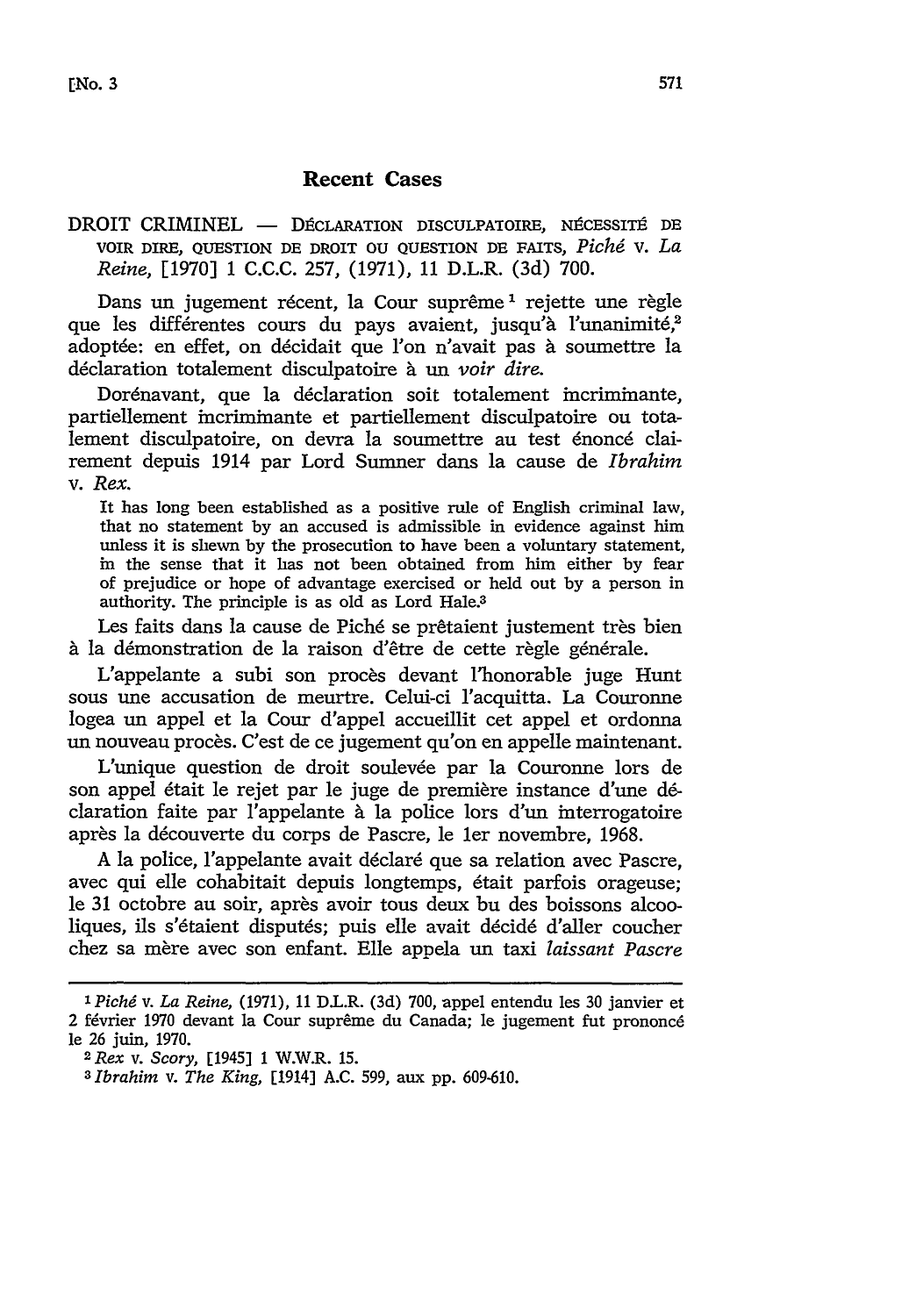*endormi;* ce n'est que le lendemain matin, selon elle, qu'elle apprit la mort de Pascre.

Or, lors de son témoignage au procès, sa version fut totalement différente: après sa dispute, elle aurait décidé de se suicider; à cet effet, elle prit un des fusils de Pascre et ce serait en voulant lui donner un dernier baiser que l'arme se déclencha accidentellement.

La Couronne en appel a soutenu que le juge ne devait pas exiger de *voir dire* pour la déclaration à la police car cette déclaration était totalement disculpatoire. Or, le juge de première instance avait justement rejeté la déclaration comme non volontaire *h* la suite d'un long *voir dire.*

Le juge de première instance s'était, en fait, basé sur la jurisprudence qui enseignait que seule la déclaration incriminante ou qui admet des faits qui *peuvent autoriser* des conclusions défavorables à l'accusé est soumise aux règles d'admissibilité des confessions extrajudiciaires mais la déclaration totalement justificative ne l'est pas.<sup>4</sup>

Or, pour le juge Hunt, il y avait des 616ments de la declaration qui pouvaient autoriser des conclusions défavorables à l'accusé:

First of all, I will deal with the statement which the Crown claims to be exculpatory, and the defence claims to be inculpatory. It is, of course, apparent that each statement must stand on its own merits, and one has to examine it in order to determine which it is.

The question is not whether the statement is a complete confession. If it is partially inculpatory and partially exculpatory, the general principle is that it must be treated as a confession, as it is, at least partly, inculpatory.

I do not which to elaborate on the contents of the statement, but I have to make the following observation. First, the mere fact that it is untrue in whole or in part does not of itself make it inculpatory. Secondly, the statement places the accused at the place where the deceased was killed, within the time limits, within which the medical evidence establishes the death could have occurred. Third, the statement sets out the argument of that evening, that the deceased was giving the accused "hell" **-** and that she went to bed mad. These are the motives which the statement says led her to leave to return to her mother's. They could equally well be construed as motive to murder. Both opportunity  $-$  and possible motive are disclosed. These are both material facts, and their admission is in the nature of a confession of those facts.

It is my ruling the statement is not exculpatory, and is, therefore, not admissible unless the Crown can show on a *voir dire* that it was voluntary.5

*<sup>4</sup> Boudreau v. The King,* [1949] S.C.R. 262.

*<sup>5</sup> Rex v. Pichd,* [1970] 1 C.C.C. 257, h la **p.** 260.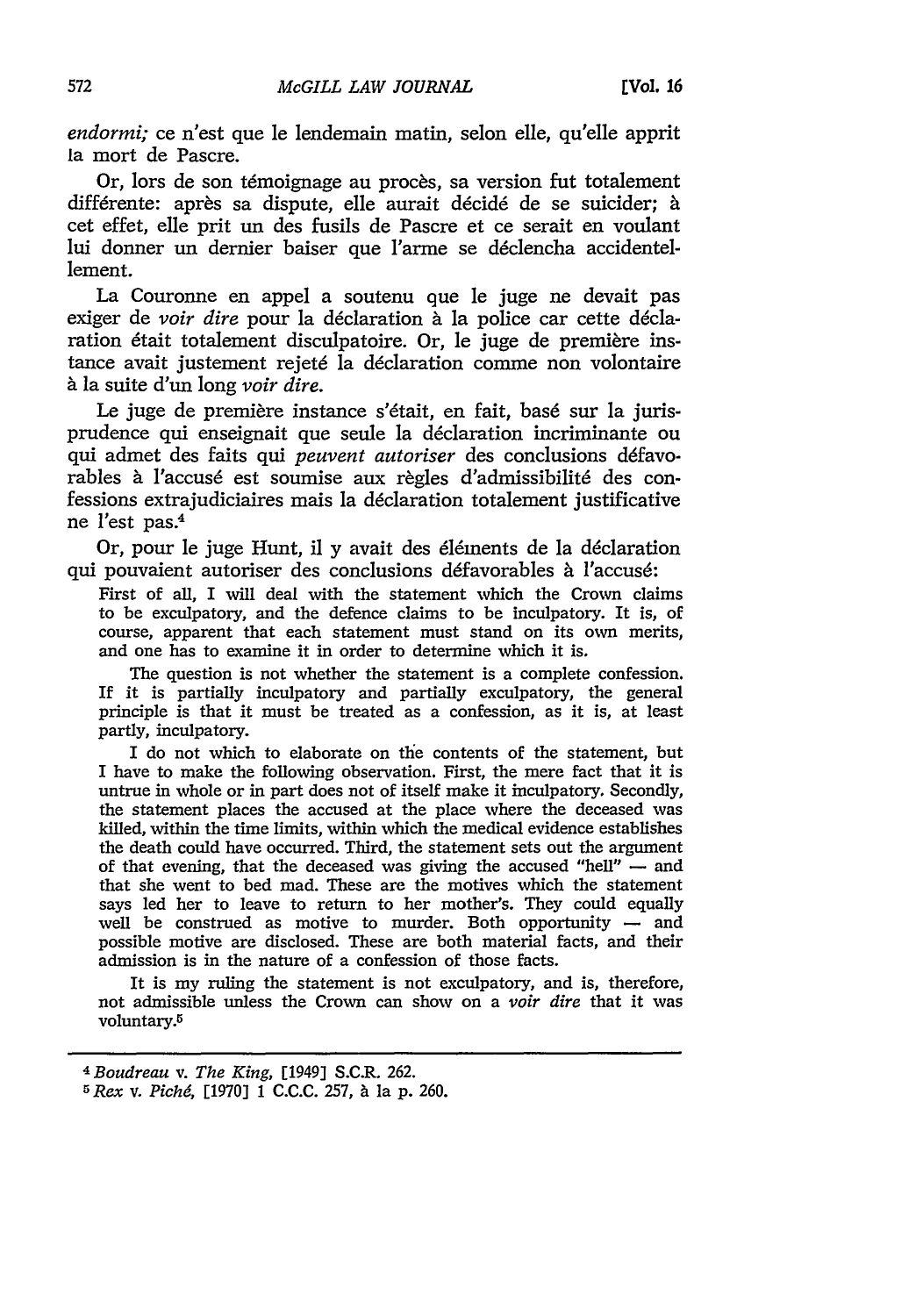En premier lieu, il est 16gitime de se demander, comme le fait d'ailleurs le juge Freedman 6 en Cour d'appel, si vraiment la Couronne avait un *droit d'appel.* Ici, la question de savoir si la **dd**claration est totalement disculpatoire ou non semble demander une appréciation préalable des faits: dans ce cas, ce n'est plus *une* question de droit mais bien une question mixte de droit et de fait et la Couronne n'a pas de droit d'appel.

In the present case it is plain to me that the ruling of Hunt, J., was linked and anchored to the factual situation which confronted him. He was enunciating no general legal principle but rather was assessing a specific document before him. Upon an appraisal of what was contained within that document he determined that it was partially inculpatory.<sup>7</sup>

Pour le juge Monnin, cependant, la question se posait différemment:

**...** whether a trial within a trial was necessary or not in the matter of an expulpatory statement is purely a question of law.8

Or, cette question-ci n'a pas été débattue ou contestée par le juge de premiere instance puisque, pour lui, son jugement sur la déclaration elle-même était qu'il ne s'agissait pas d'une déclaration totalement exculpatoire.

Donc, sur ce point nous soumettons que le jugement du juge Freedman, dissident, en Cour d'Appel, est plus fond6.

Abordons maintenant le fond même du jugement. Le coeur du problème réside dans la difficulté de déterminer dans chacune des declarations s'il y a des *faits qui peuvent autoriser des conclusions ddfavorables & l'accusi.*

Pour l'honorable juge Freedman, certaines parties de la présente déclaration révèlent des faits qui sont des maillons de la preuve <sup>9</sup> (chain of evidence), que la poursuite doit prouver pour 6tablir la culpabilité et par conséquent, on peut les regarder comme incriminants.

D'autre part, le juge Monnin s'appuie sur un article de G.A. Martin, intitulé *Admissibility of Confessions and Statements*, où ce savant auteur énonce ceci à la suite de son commentaire de l'arr6t *Boudreau:*

What is the position with respect to statements which are exculpatory on their face when made but which are later introduced by the prosecution in evidence for the purpose of affecting the credibility of the accused? This type of situation arises where an accused when first questioned

**[No. 3**

*<sup>6</sup> Ibid., h* lap. 261-262.

*<sup>7</sup> Idem.*, à la p. 262.

 $8$ *Idem.*, à la p. 282.

*OR. v. Pichd,* [1970] 1 C.C.C. 257, *h* la p. 265.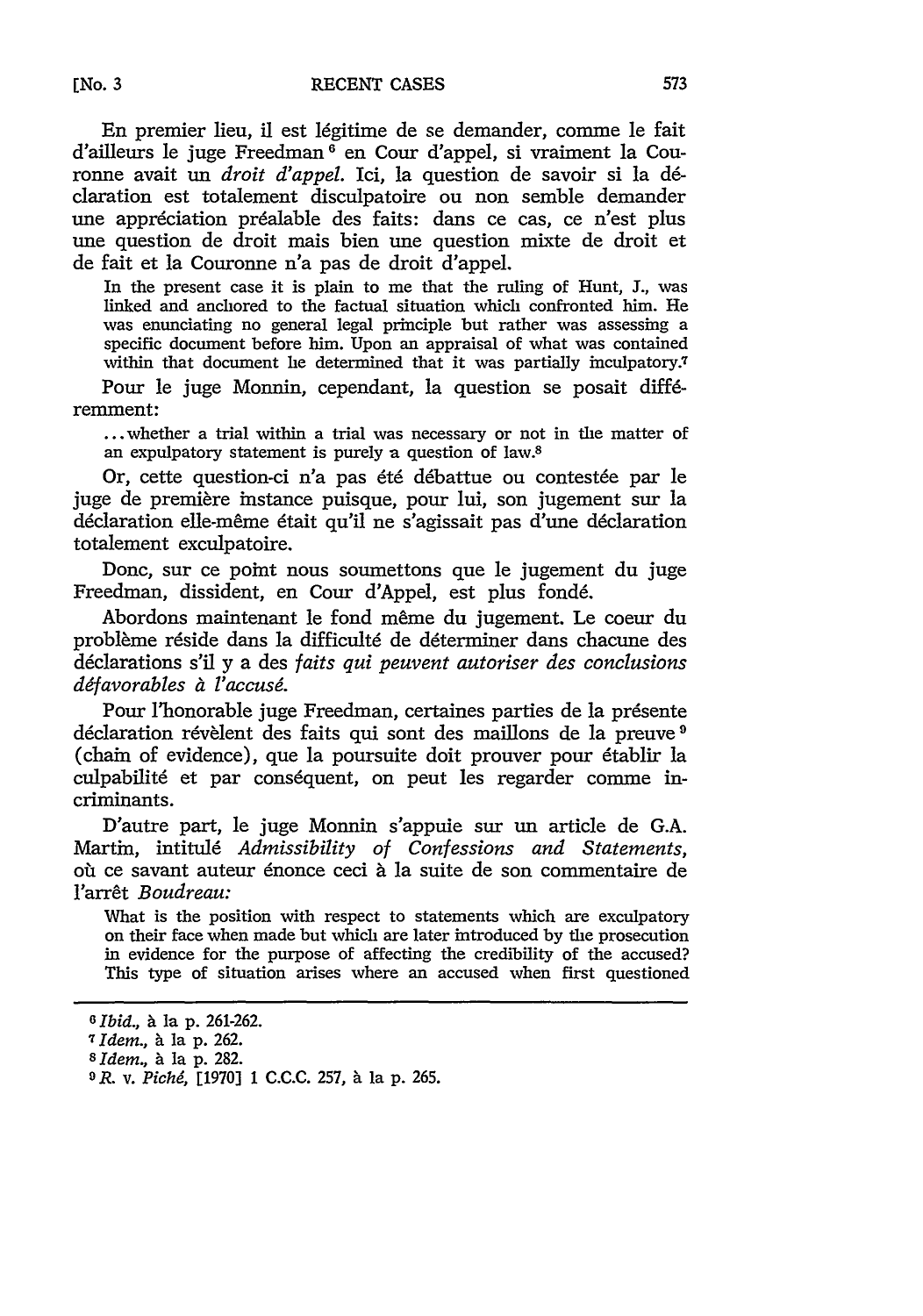with respect to the death of someone sets up an alibi but on his trial gives evidence that the killing was an accident or was provoked or was committed in self-defence.

The trend of judicial authority is that statements of this kind are exculpatory and the confession rule does not apply to them. The test is whether the statement is exculpatory on its face when made. It may *be,* however, that the law on this point cannot be regarded as finally settled.1O

Par conséquent, le juge Monnin considère que la relation des faits par l'accusé lors de sa déclaration, puisqu'elle n'impliquait pas *directement* la culpabilité, était exculpatoire.<sup>11</sup>

Briefly it is to the effect that a confession is an acknowledgment in express words of the truth of the guilty fact charged or of some essential part of it. It is only to that class of statement that the principle of exclusion applies. Exculpatory statements denying guilt cannot be confessions. This ought to be plain enough if legal terms are to have any meaning and if the spirit of the general principle is to be observed. Acknowledgement of a subordinate fact not directly involving guilt, or, in other words, not essential to the crime charged, is not a confession.<sup>12</sup>

A cet effet, il nous cite une jurisprudence abondante ayant sa principale source dans des arrêts de la Cour d'Appel de Colombie Britannique.13 Cependant, il note quelques dissidences.

Ainsi, il se réfère à l'arrêt *R. v. Scory*<sup>13a</sup> de la Cour d'appel de Saskatchewan à cet effet:

... Any statement of an accused "by which the Crown seeks to advance *its case"* must be regarded as a "confession" and cannot be introduced unless the prosecution establishes after a proper trial within a trial that it is voluntary.<sup>14</sup>

Plus que toute autre, la Cour d'appel d'Ontario nous fait sentir son hésitation face aux règles à appliquer lorsqu'on se trouve dans

**<sup>10</sup>***Ibid., h* la p. 272, citant (1962-63), 5 Crim. L.Q. 35, **a** la p. 38.

*<sup>11</sup>*"What could be more exculpatory on a charge of non-capital murder than when I left home the deceased was alive and sleeping", p. 281.

*<sup>12</sup>Idem.,* **A** la p. 273.

*13R. v. Hurd,* (1913), 21 C.C.C. **98;** *R.* v. *Mandzuk,* (1945), 85 C.C.C. 158, considérée par l'honorable juge comme tête de cette lignée jurisprudentielle et ddcidde par 5 juges de la Cour d'appel de la **C.** B.; h la page 160 *le* juge O'Halloran s'exprime ainsi:

"However, in my judgment, the statement cannot be regarded as a confession". Taken at its full value *at the time it was made,* the statement was not *in itself* inculpatory, for there was no element of guilt in the facts then acknowledged. (Italics mine).

Il suit une liste de la C.B. et d'autres provinces confirmant cet arrêt. La Cour d'appel de Colombie Britannique s'est prononcée à nouveau dans ce sens dans *R.* v. *Sigmund et al.,* [1968] 1 **C.C.C.** 92.

**13a** (1944), 83 C.C.C. 306.

*14R.* v. *Pichd,* [1970] 1 **C.C.C.** 274.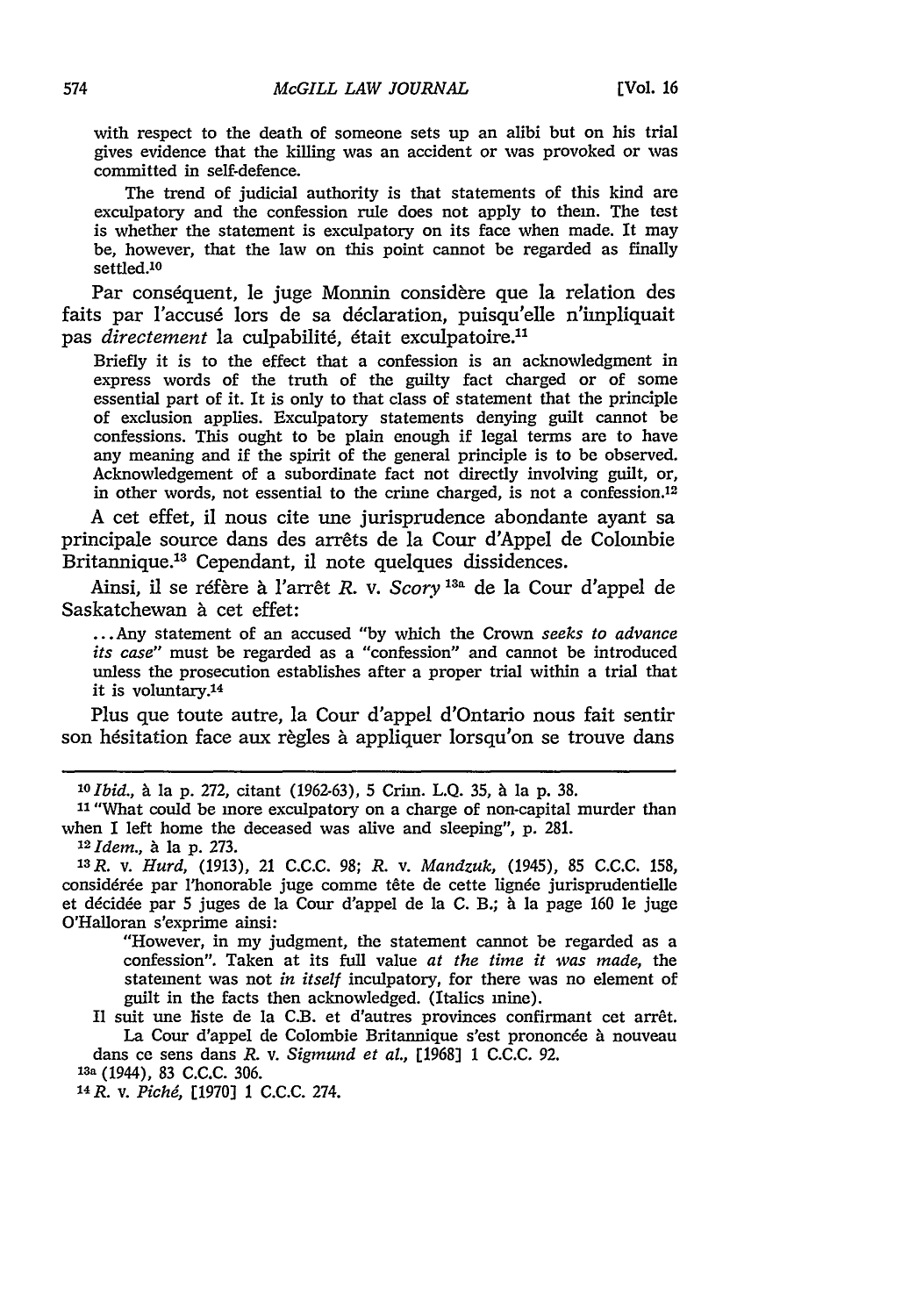la zone grise des déclarations complètement disculpatoires. En effet, dans *R.* v. *Black and Mackie,* la cour affirme que:

If the statement is totally exculpatory, other considerations may or may not apply.<sup>15</sup>

D'ailleurs, comme le note le juge Hall, Freedman, J.A., avait raison lorsque, dans son jugement en Cour d'Appel, il dit ceci:

*But somewhat surprisingly, till now there has been no express majority opinion on the point by the Supreme Court of Canada. Hence the question may still be regarded as open.* (Emphasis added)16

Mais, en réalité, quel est le fondement de la règle qui veut qu'une déclaration d'un accusé à une personne en autorité soit sujette *h* un *voir dire,* quel est le but vis6? Le but primordial est de *protéger l'individu*; on ne veut pas laisser l'individu à la merci des promesses ou menaces d'une personne en autorité. On veut que sa déclaration, *quelle qu'elle soit*, soit volontaire. C'est le sens du jugement de la Cour suprême ici:

In my view the time is opportune for this Court to say that the admission in evidence of all statements made by an accused to persons in authority, whether inculpatory or exculpatory, is governed by the same rule and thus put to an end the continuing controversy and necessary evaluation by trial Judges of every such statement which the Crown proposes to use in chief or on cross-examination as either being inculpatory or exculpatory. The rule respecting the admission of statements is a Judge-made rule and does not depend upon any legislative foundation and I see no impediment to making the rule clear and beyond dispute.<sup>17</sup>

Il est important de déterminer la portée de ce jugement. Il ne fait qu'assujettir les déclarations complètement disculpatoires, faites à des personnes en autorité, à la règle de *Ibrahim* v. Rex,<sup>18</sup> i.e. à la nécessité que cette déclaration ait été faite *volontairement*.

Un souci d'efficacité justifie en partie l'extension de cette règle à ces déclarations disculpatoires. Ainsi, il n'est plus nécessaire pour les avocats d'arguer pendant de longues heures sur le caractère de la déclaration et d'autre part, le juge n'a plus besoin de déterminer le caractère incriminant ou disculpatoire de la déclaration, 6vitant ainsi des appels sur des questions de droit ou des questions mixtes de droit ou de fait.

Il importe, cependant, d'aller au coeur de ce problème et de montrer la logique d'une telle règle. Voyons d'abord l'article du Code criminel qui soulève le litige, l'article 455:

*<sup>15</sup>R. v. Black and Mackie,* [1966] **1** O.R. 683, 54 D.L.R. (2d) 674.

*<sup>&#</sup>x27; <sup>6</sup> Pichd v. La Reine,* (1971), **11** D.L.R. (3d) 700, h la p. 709, citant [1970] **1** C.C.C. 257, à la p. 266.

*<sup>17</sup>Pichd v. La Reine,* (1971), **11** D.L.R. (3d) 700, **A** la p. 709. *<sup>18</sup>Supra,* n. 3.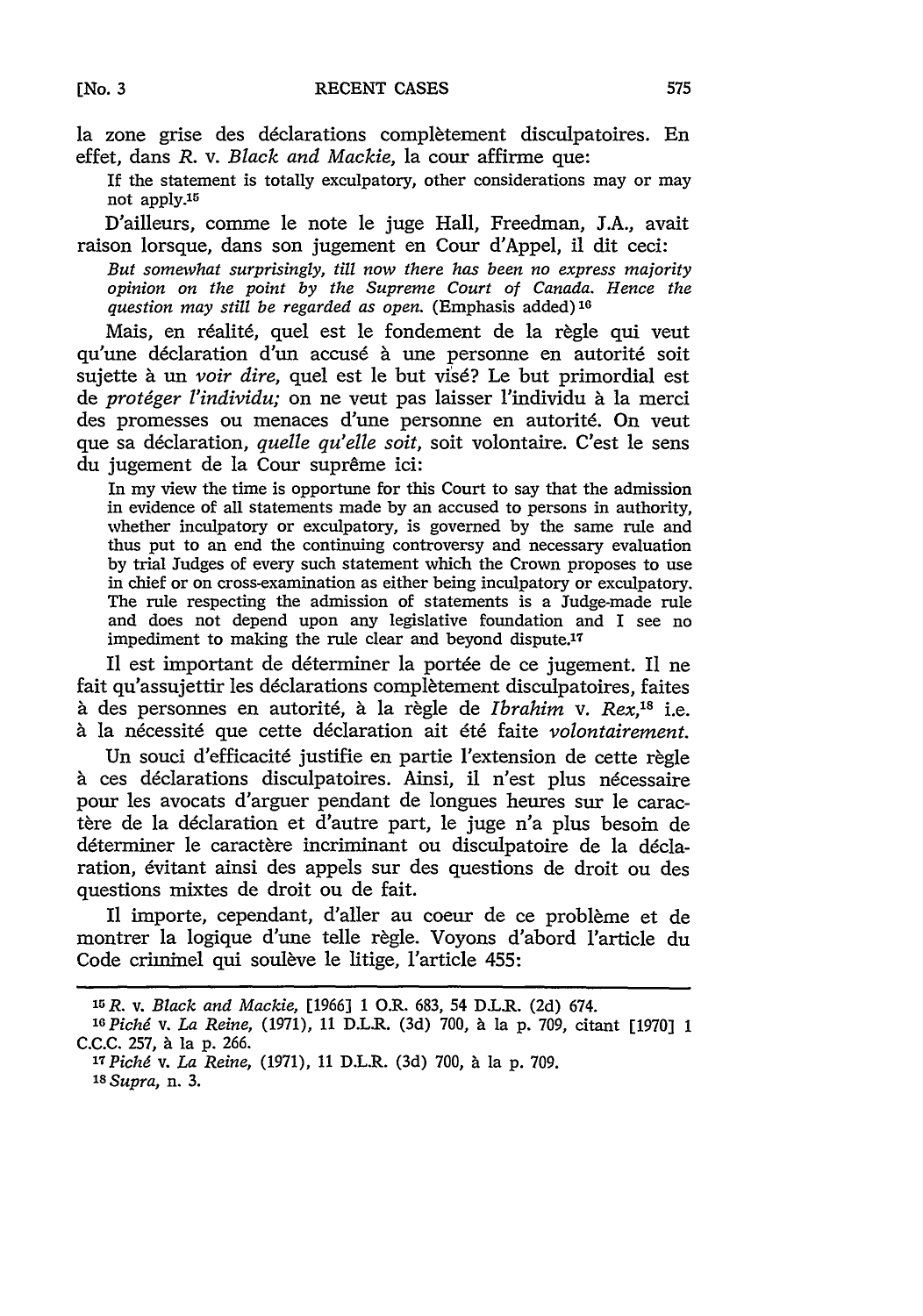Rien dans la présente loi n'empêche un poursuivant de fournir une preuve ... quelque aveu, confession ou déclaration faite à quelque moment que ce soit par le prévenu et qui, d'après la loi, est admissible contre lui.

Premièrement, l'article ne crée aucune distinction entre aveu, confession ou déclaration: on semble simplement décrire les différents noms que les paroles ou dcrits d'une personne peuvent prendre.

Deuxièmement, les juges ont établi la distinction entre les déclarations faites à une personnes en autorité et celles faites à d'autres personnes. On a voulu que les premieres soient faites d'une fagon libre et volontaire parce que les personnes auxquelles elles sont faites peuvent influencer le processus judiciaire; par conséquent, on n'a pas voulu que le déclarant fasse une déclaration dans l'espoir ou la crainte d'une action positive ou négative de la personne en autorité sur le processus judiciaire.

Or ici, la déclaration est faite justement à une personne en autorité, puisqu'elle résulte des questions posées par les policiers eux-mêmes, susceptible d'influencer le processus. Pourquoi alors ne pas appliquer la règle?

Troisièmement, le texte de l'article 455 parle des déclarations «admissibles contre lui». La Couronne est mal venue de venir plaider devant la cour, dans un cas comme celui de Ruth Pich6 qu'elle met cette déclaration en preuve *dans l'intérêt du prévenu* puisqu'en fait, elle veut soulever la contradiction du prévenu avec les faits relatés dans sa déclaration. Comme le note l'honorable juge en chef Cartwright, ce raisonnement est assez 6trange.

It appears to me to involve a strange method of reasoning to say that an involuntary statement harmful to the accused's defence shall be excluded because of the danger of its being untrue but that a harmful involuntary statement, of which there is not merely a danger of its being false but which the prosecution asserts to be false, should be admitted merely because, considered in isolation, it is on its face exculpatory.19

**I1** *n'y* a pas de logique *substantielle* dans un tel raisonnement par la Couronne. La declaration disculpatoire involontaire et fausse comporte autant de danger que la déclaration incriminante involontaire par le prévenu; on ne doit pas permettre que le droit de l'accusé de ne pas parler soit violé dans l'un ou l'autre de ces cas:

If, on the other hand, one regards the rule against the admission of an involuntary statement as being based in part on the maxim *nemo tenetur seipsum accusare, the right of an accused to remain silent is* equally violated whether, when he is coerced into making a statement

*<sup>19</sup>Pichd v. La Reine, supra,* n. 1, & ]a p. 701.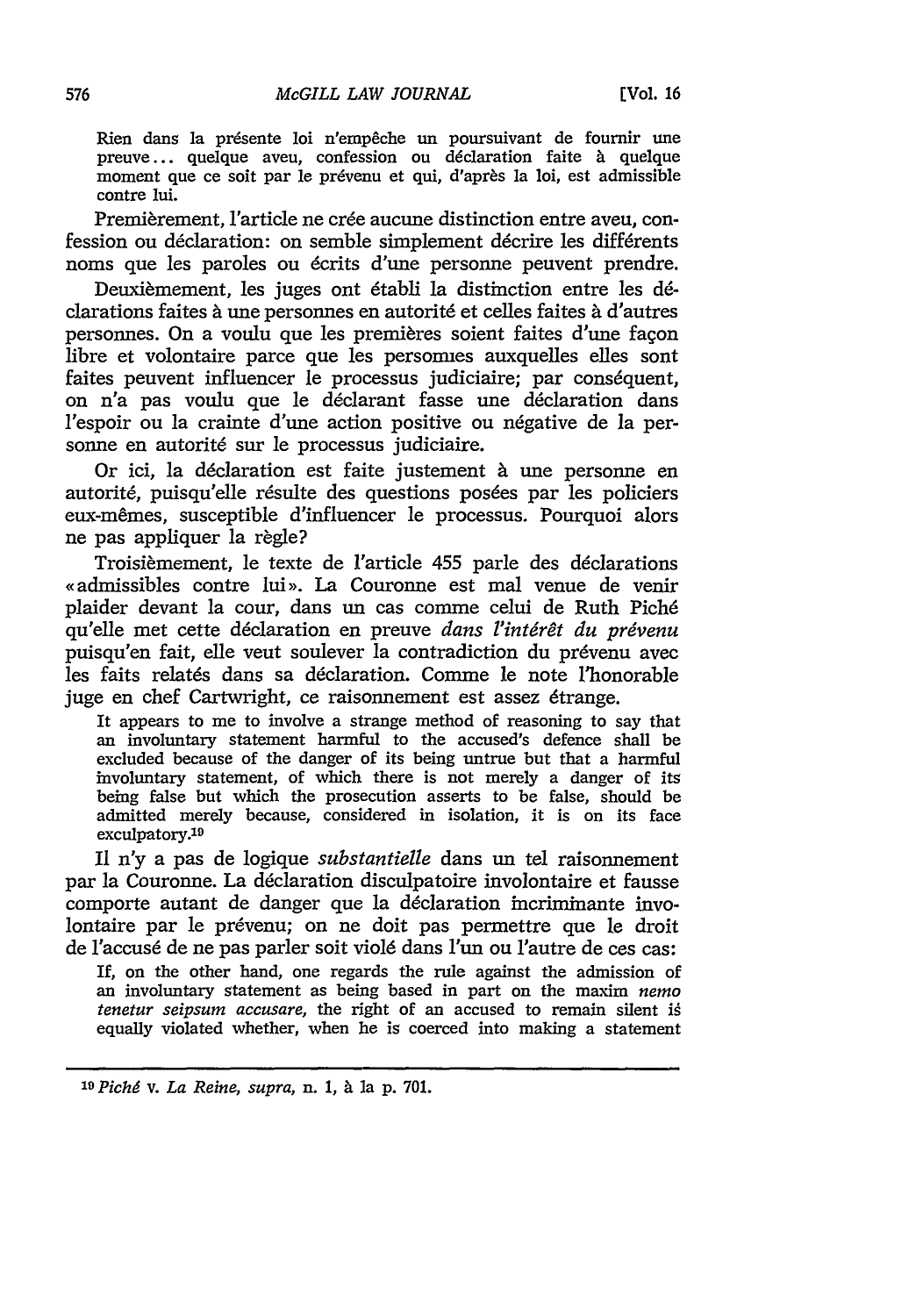against his will, what he says is on its face inculpatory or exculpatory. I find it difficult to see how the prosecution can consistently urge that a statement forced from an accused is in reality exculpatory while at the same time asserting that its exclusion has resulted in the acquittal of the accused and that its admission might well have resulted in conviction.<sup>20</sup>

Le jugement de la Cour suprême rétablit donc la logique dans cette règle des déclarations faites par un accusé.

D'autre part, comme le souligne le juge Hall, en soumettant les déclarations disculpatoires à la règle générale, la Couronne ne sera pas défavorisée puisque seules seront refusées celles qui, lors du *voir dire*, seront jugées involontaires:

A rule that exculpatory statements made to a person in authority by an accused shall be subject on a *voir dire* to the same requirements as inculpatory statements will not handicap the Crown. If the statement was given voluntarily, it will be admitted: if not given voluntarily and the trial judge so rules, it will not be admitted.<sup>2</sup>

L'honorable juge nous montre comment d'aileurs la Cour suprême des Etats-Unis, pays d'où semble venir l'erreur au sujet des  $\det$ déclarations disculpatoires,<sup>22</sup> a réglé ce problème:

The Government also contends that Toy's declarations should be admissible because they were ostensibly exculpatory rather than incriminating. There are two answers to this argument. First, the statements soon turned out to be incriminating, for they led directly to the evidence which implicated Toy. Second, when circumstances are shown such as those which induced these declarations, it is immaterial whether the declarations be termed "exculpatory." Thus we find no substantial reason to admit Toy's declarations from the protection of the exclusionary rule.23

Enfin, l'honorable juge Hall réfère au jugement de Lord Reid dans une cause récente entendue par la Chambre des Lords. Lord Reid, en citant les règles des juges, montre bien qu'une telle distinction n'existe pas.

 $\dots$  (e) That it is a fundamental condition of the admissibility in evidence against any person, equally of any oral answer given by that person to a question put by a police officer, or of *any statement*" (my italics) "made by that person that it shall have been voluntary in the sense that

jugement du juge Hall dans *Pichd v. La Reine.*

**<sup>20</sup>***Ibid., h* lap. 702. *<sup>2</sup> l Idem., h* la **p.** 710.

**<sup>22</sup>En** effet, il semble que l'erreur vienne d'un passage de *Wignore on Evidence*, 3e édition, où celui-ci dit à la p. 243:

Confessions are thus only one species of admissions, and all other admissions than those which directly touch the fact of guilt are without the scope of the peculiar rules affecting the use of confessions.<br><sup>23</sup> *Wong Sun v. United States,* 83 S. Ct. 407 (1963), citée à la page 711 du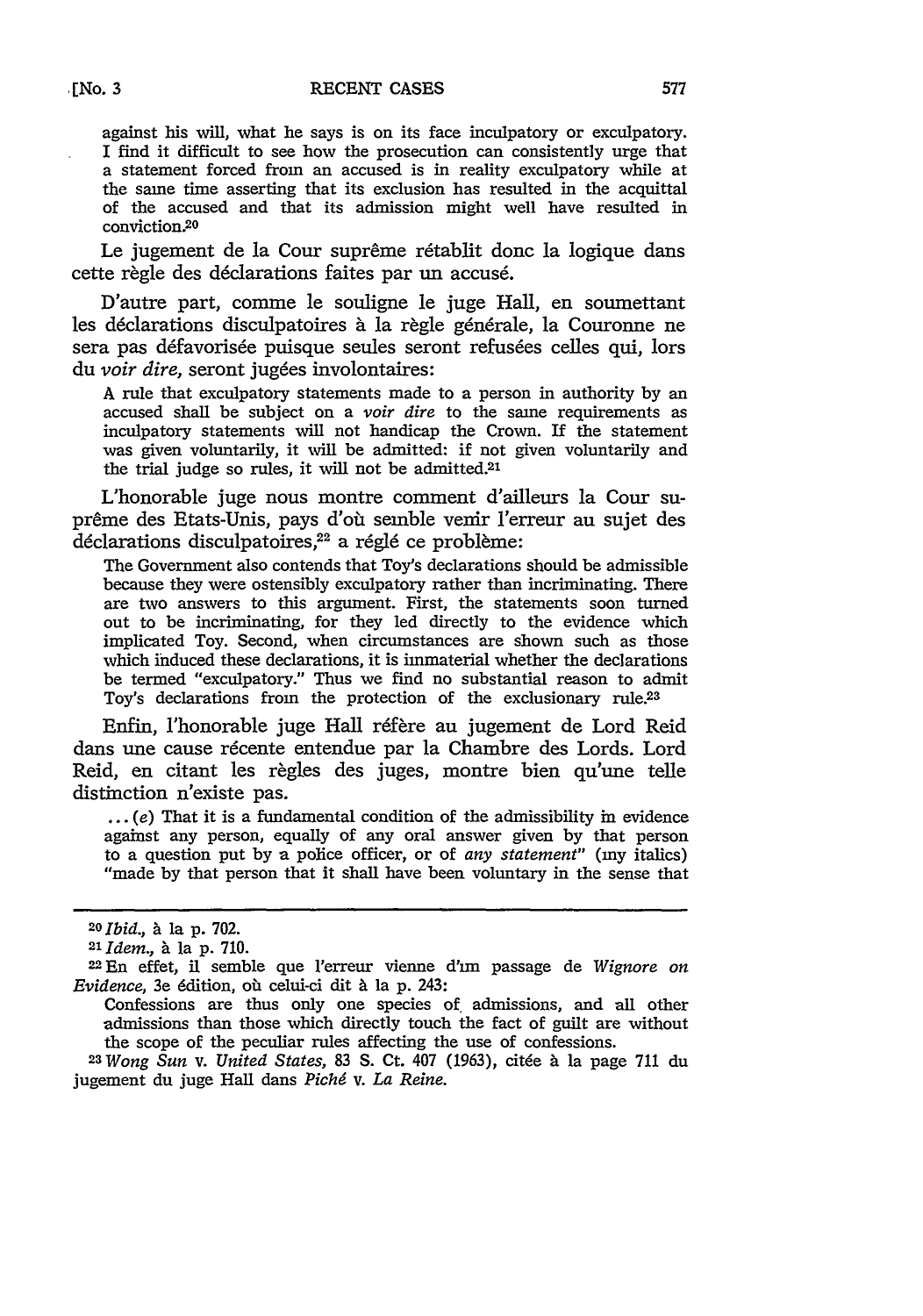it has not been obtained from him by fear or prejudice or hope of advantage exercised or held out by a person in authority or by oppression. The principle set out in paragraph *(e)* above is overriding and applicable in all cases." <sup>24</sup>

On croirait entendre ici Lord Sumner lors de son jugement dans la cause de *Ibrahim v. Rex.<sup>25</sup>*

La portée de cet arrêt n'est donc pas d'exclure les déclarations disculpatoires de tous procès mais de les soumettre au critère des autres declarations lors d'un *voir dire.* Si on juge alors qu'elle a *6t6* faite *volontairement,* on l'admettra; sinon, on la rejettera.

P. L.

RESPONSIBILITY **-** PRESUMPTION AGAINST OWNER OF **VEHICLE -** CAR OBTAINED BY THEFT **-** REBUTTAL OF PRESUMPTION **-** DISTINCTION BETWEEN THEFT **AND** OBTAINING **POSSESSION** WITHOUT PERMISSION HIGHWAY VICTIMS INDEMNITY ACT (R.S.Q. 1964, c. 232, s. 3), Cr. C. **269,** 281, *Gaouette v. Bggin,* [1971] R.L. n.s. **99.**

Section **3** of the *Highway Victims Indemnity Act 1* permits the owner of an automobile to rebut the presumption of liability imposed by the *Act* by proving that *" ...* . at the time of the accident the automobile was being driven by a third person who obtained possession thereof by theft". In *Gaouette v. Bggin,2* Chateauneuf, **J.,** in the Superior Court at Three Rivers, rendered a judgment which exonerated the owner from liability for an accident caused by his son who had obtained possession of the vehicle without permission. This action amounted to theft under section 3 of the *Act* and the presumption was thus rebutted.

Much litigation has arisen surrounding the meaning of the word "theft", many of the cases being listed in the *Gaouette* case. The main source of contention has been the distinction between sections 269 and 281 of the Criminal Code, the former dealing

*<sup>24</sup> Commissioners of Customs and Excise v. Harz et al.,* [1967] 1 A.C. 760, aux pp. 817-818. *<sup>25</sup> Supra,* n. 3.

**<sup>1</sup>** R.S.Q. 1964, c. 232.

**<sup>2</sup>**[1971] R.L. n.s. 99.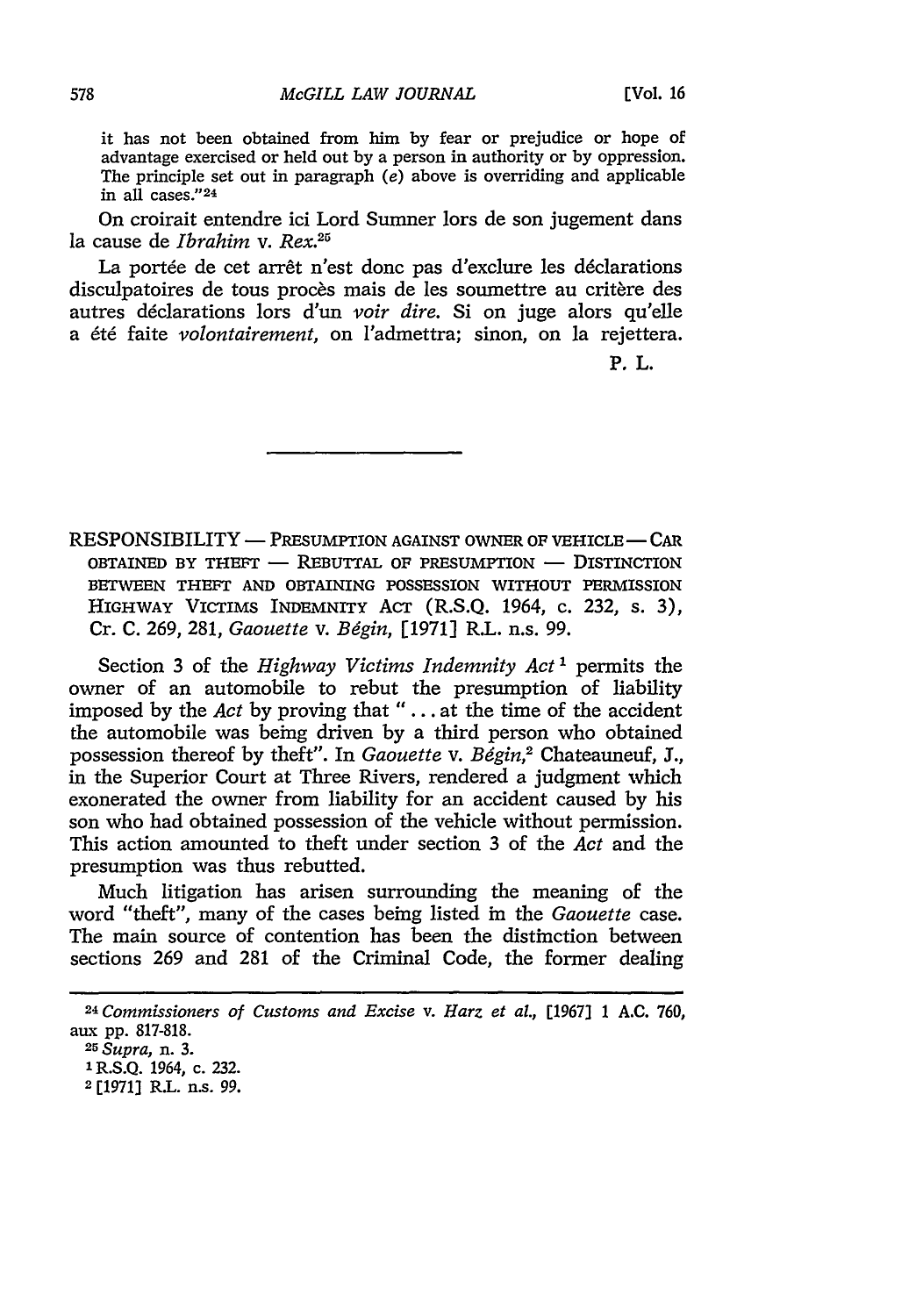with theft and the latter with "joy riding". In cases similar to the one under study, the plaintiffs have taken the position that "theft" in the *Highway Victims Indemnity Act* dealing with civil responsibility must have the same meaning as "theft" of section 269 of the Criminal Code. In effect, since "joy riding" is a separate offence under 281 Cr. C., the owner of the vehicle should be responsible for damages caused while the automobile was taken without permission, but not effectively stolen. Defendants, on the other hand, contend that the *raison d'6tre* of the exoneration provision of article 3 of the *Act* is to permit the owner to escape liability if he had no control over the car or its driver, and therefore, the distinction between 269 and 281 Cr. C. should not be a consideration in imposing civil liability.

Chateauneuf, **J.,** in the *Gaouette case* accepted Defendant's argument to the effect that:

Chercher une distinction fondamentale entre le vol et la prise de possession sans permission, tel que défini dans le Code criminel, c'est aller beaucoup plus loin que ce qui est exprim6 g6n6ralement dans la jurisprudence en matière pénale.<sup>3</sup>

Several authorities in criminal law are cited to support the view that there is no fundamental difference between the theft of an automobile and possession without permission; in fact, Lagarde 4 states that the distinction between sections 269 and 281 is for purposes of sentencing differently the person who intended to deprive the owner of possession permanently rather than temporarily.

In the *Gaouette* case, Ferland, J.'s decision in *Tantalo v. Klaydianos 5* is cited with approval. Here again, the decision states that:

Des critères de distinction en matière pénale ne sont pas les guides les plus sûrs pour résoudre des problèmes d'interprétation au sujet d'actes privés ou d'une loi provinciale au sujet de la responsabilité civile.<sup>6</sup>

One decision which accepted the contrary contention is *Pelletier v. Boudreau.7* In that case, the son of the defendant took the vehicle without permission and drove it without even having a valid licence. Pelletier, J., concluded that the facts would not permit a Court of criminal jurisdiction to convict the son of theft under section 269 Cr. C. However, the judge goes on to say that even

*<sup>3</sup> Ibid.,* at **p. 106.**

<sup>4</sup> Lagarde, *Droit Pdnal Canadien,* (1962), at p. 421.

<sup>&</sup>lt;sup>5</sup> [1970] C.S. 331.

*<sup>6</sup> Ibid.,* at pp. **333-334.**

**<sup>7 [1968]</sup> C.S.** 22.